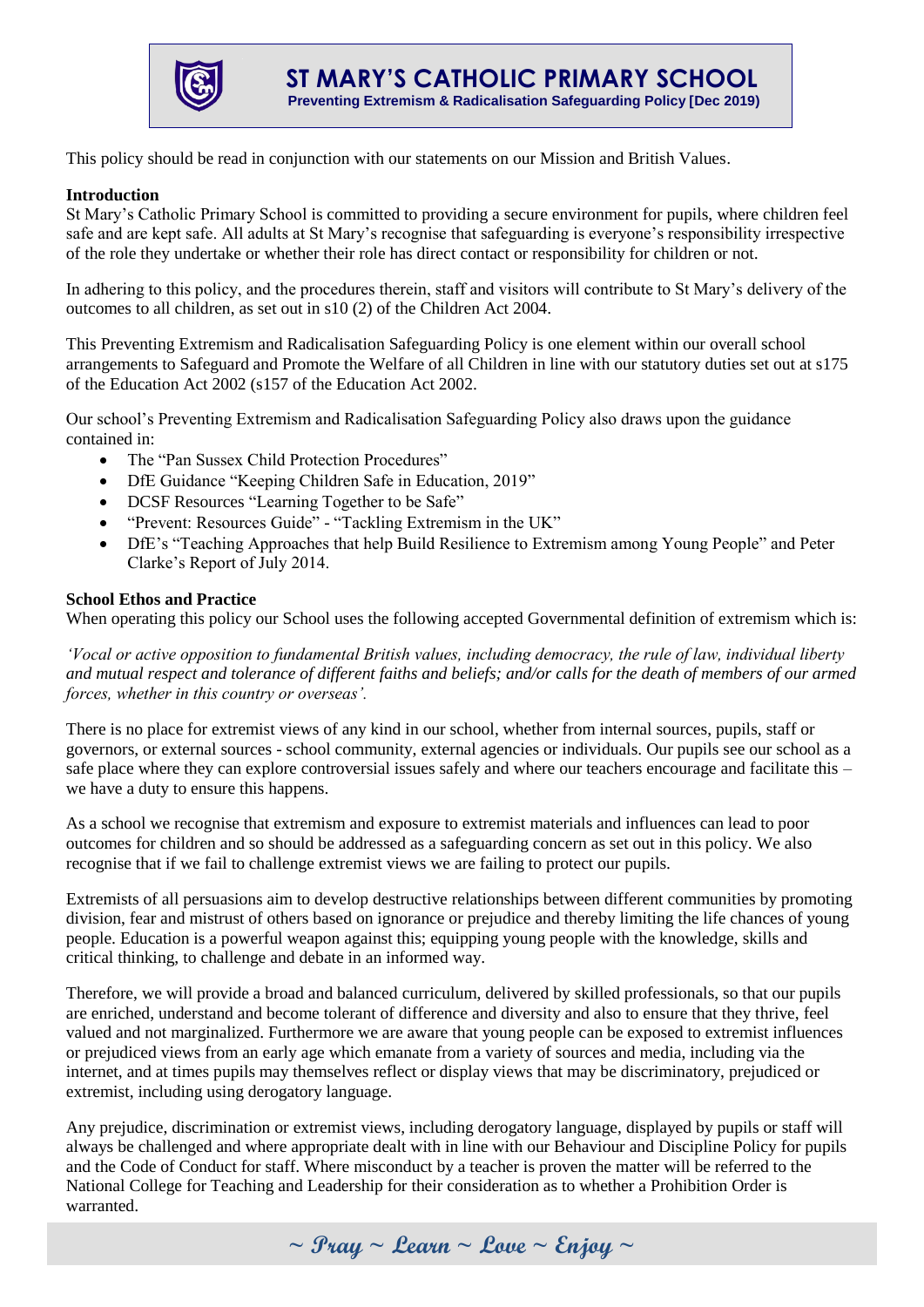As part of wider safeguarding responsibilities school staff will be alert to:

- Disclosures by pupils of their exposure to the extremist actions, views or materials of others outside of school, such as in their homes or community groups, especially where pupils have not actively sought these out
- Graffiti symbols, writing or art work promoting extremist messages or images
- Pupils accessing extremist material online, including through social networking sites
- Parental reports of changes in behaviour, friendship or actions and requests for assistance
- Partner schools, local authority services, and police reports of issues affecting pupils in other schools or settings
- Pupils voicing opinions drawn from extremist ideologies and narratives
- Use of extremist or 'hate' terms to exclude others or incite violence
- Intolerance of difference, whether secular or religious or, in line with our equalities policy, views based on, but not exclusive to, gender, disability, homophobia, race, colour or culture
- Attempts to impose extremist views or practices on others
- Anti-Western or Anti-British views

Our school will closely follow any locally agreed procedure as set out by the Local Authority and/or the Local Safeguarding Children Board's agreed processes and criteria for safeguarding individuals vulnerable to extremism and radicalisation.

# **Teaching Approaches**

We will all strive to eradicate the myths and assumptions that can lead to some young people becoming alienated and disempowered, especially where the narrow approaches children may experience elsewhere may make it harder for them to challenge or question these radical influences. In our school this will be achieved by good teaching, primarily via PSHE; but also by adopting the methods outlined in the Government's guidance 'Teaching approaches that help build resilience to extremism among young people' DfE 2011.

We will ensure that all of our teaching approaches help our pupils build resilience to extremism and give pupils a positive sense of identity through the development of critical thinking skills.

We will ensure that all of our staff are equipped to recognise extremism and are skilled and confident enough to challenge it.

We will be flexible enough to adapt our teaching approaches, as appropriate, so as to address specific issues so as to become even more relevant to the current issues of extremism and radicalisation. In doing so we will apply the 'key ingredients' for success following the three broad categories of:

- Making a connection with young people through good teaching design and a pupil centred approach
- Facilitating a 'safe space' for dialogue
- Equipping our pupils with the appropriate skills, knowledge, understanding and awareness for resilience.

Therefore this approach will be embedded within the ethos of our school so that pupils know and understand what safe and acceptable behaviour is in the context of extremism and radicalisation. This will work in conjunction with our school's approach to the spiritual, moral, social and cultural development of pupils as defined in OfSTED's School Inspection Handbook and will include the sound use of assemblies to help further promote this rounded development of our pupils.

Our goal is to build mutual respect and understanding and to promote the use of dialogue not violence as a form of conflict resolution. We will achieve this by using a curriculum that includes:

- Citizenship programmes
- Open discussion and debate
- Work on anti-violence and a restorative approach addressed throughout curriculum
- Focussed educational programmes

We will also work with local partners, families and communities in our efforts to ensure our school understands and embraces our local context and values in challenging extremist views and to assist in the broadening of our pupil's experiences and horizons. We will help support pupils who may be vulnerable to such influences as part of our wider safeguarding responsibilities and where we believe a pupil is being directly affected by extremist materials or influences we will ensure that that pupil is offered mentoring. Additionally in such instances our school will seek external support from the Local Authority and/or local partnership structures working to prevent extremism.

**~ Pray ~ Learn ~ Love ~ Enjoy ~**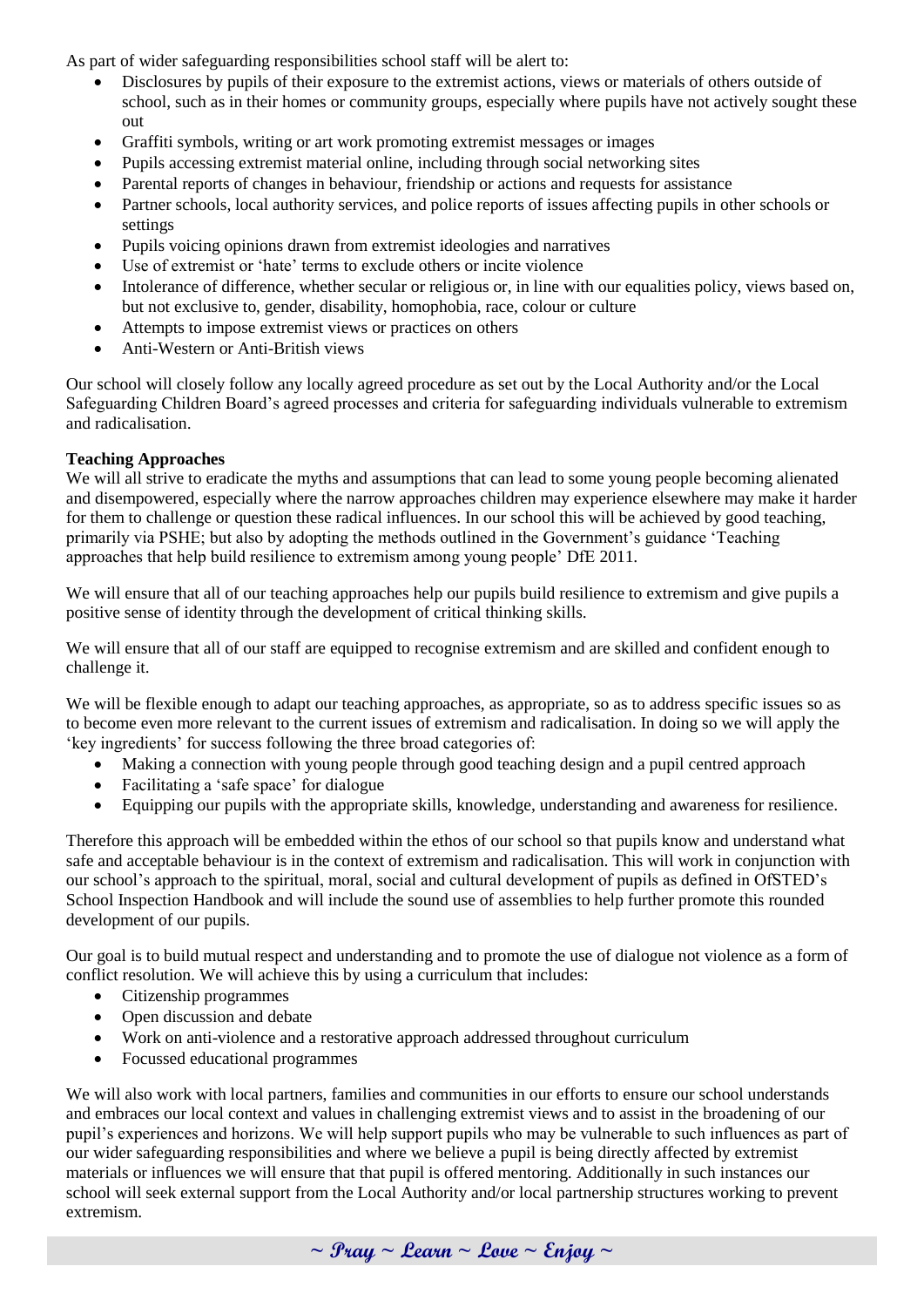## **British Values**

We will promote the values of democracy, the rule of law, individual liberty, mutual respect and tolerance for those with different faiths and beliefs. We will teach and encourage pupils to respect one another and to respect and tolerate difference, especially those of a different faith or no faith. It is indeed our most fundamental responsibility to keep our pupils safe and prepare them for life in modern multi-cultural Britain and globally.

The Department for Education published guidance on promoting British values in schools to ensure young people leave school prepared for life in modern Britain. Promoting fundamental British values as part of SMSC in schools (November 2014).

Through our provision of SMSC, we will ensure learning and teaching opportunities:

- Enable students to develop their self-knowledge, self-esteem and self-confidence;
- Enable students to distinguish right from wrong and to respect the civil and criminal law of England;
- Encourage students to accept responsibility for their behaviour, show initiative, and to understand how they can contribute positively to the lives of those living and working in the locality of the school and to society more widely;
- Enable students to acquire a broad general knowledge of and respect for public institutions and services in England;
- Further tolerance and harmony between different cultural traditions by enabling students to acquire an appreciation of and respect for their own and other cultures.

### **Use of External Agencies and Speakers**

We encourage the use of external agencies or speakers to enrich the experiences of our pupils, however we will positively vet those external agencies, individuals or speakers who we engage to provide such learning opportunities or experiences for our pupils.

Such vetting is to ensure that we do not unwittingly use agencies that contradict each other with their messages or that are inconsistent with, or are in complete opposition to, the school's values and ethos. We must be aware that in some instances the work of external agencies may not directly be connected with the rest of the school curriculum so we need to ensure that this work is of benefit to pupils.

Our school will assess the suitability and effectiveness of input from external agencies or individuals to ensure that:

- Any messages communicated to pupils are consistent with the ethos of the school and do not marginalise any communities, groups or individuals
- Any messages do not seek to glorify criminal activity or violent extremism or seek to radicalise pupils through extreme or narrow views of faith, religion or culture or other ideologies
- Activities are properly embedded in the curriculum and clearly mapped to schemes of work to avoid contradictory messages or duplication
- Activities are matched to the needs of pupils
- Activities are carefully evaluated by schools to ensure that they are effective

We recognise, however, that the ethos of our school is to encourage pupils to understand opposing views and ideologies, appropriate to their age, understanding and abilities, and to be able to actively engage with them in informed debate, and we may use external agencies or speakers to facilitate and support this.

Therefore by delivering a broad and balanced curriculum, augmented by the use of external sources where appropriate, we will strive to ensure our pupils recognise risk and build resilience to manage any such risk themselves where appropriate to their age and ability but also to help pupils develop the critical thinking skills needed to engage in informed debate.

#### **Whistle Blowing**

Where there are concerns of extremism or radicalisation pupils and staff will be encouraged to make use of our internal systems to Whistle Blow or raise any issue in confidence. Please refer to School Whistle Blowing Policy.

#### **Child Protection**

Please refer to our Safeguarding and Child Protection Policy for the full procedural framework on our Child Protection duties.

Staff will be alert to the fact that whilst Extremism and Radicalisation is broadly a safeguarding issue there may be some instances where a child or children may be at direct risk of harm or neglect. For example; this could be due to a child displaying risky behaviours in terms of the activities they are involved in or the groups they are associated with or staff may be aware of information about a child's family that may equally place a child at risk of harm.

**~ Pray ~ Learn ~ Love ~ Enjoy ~**